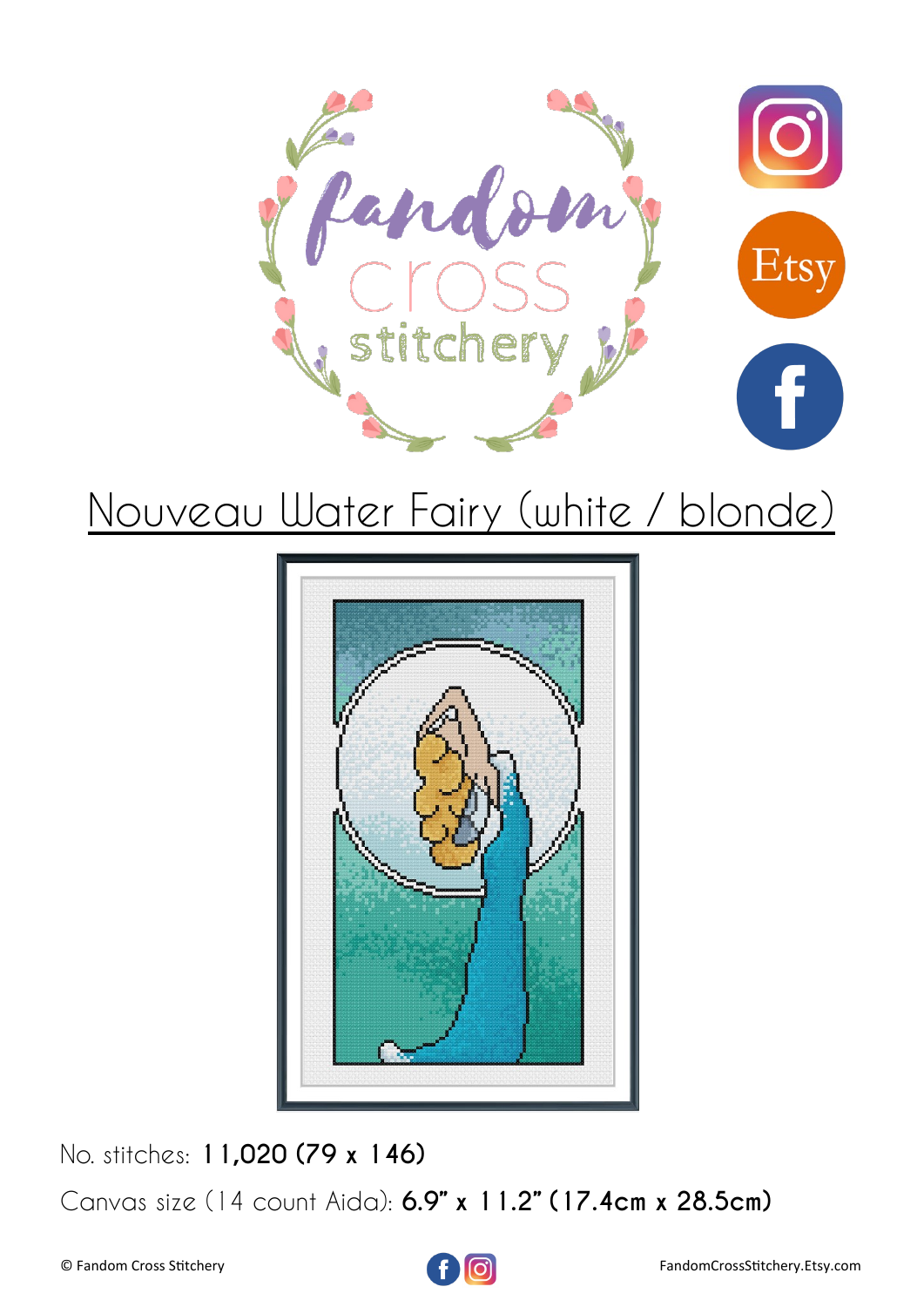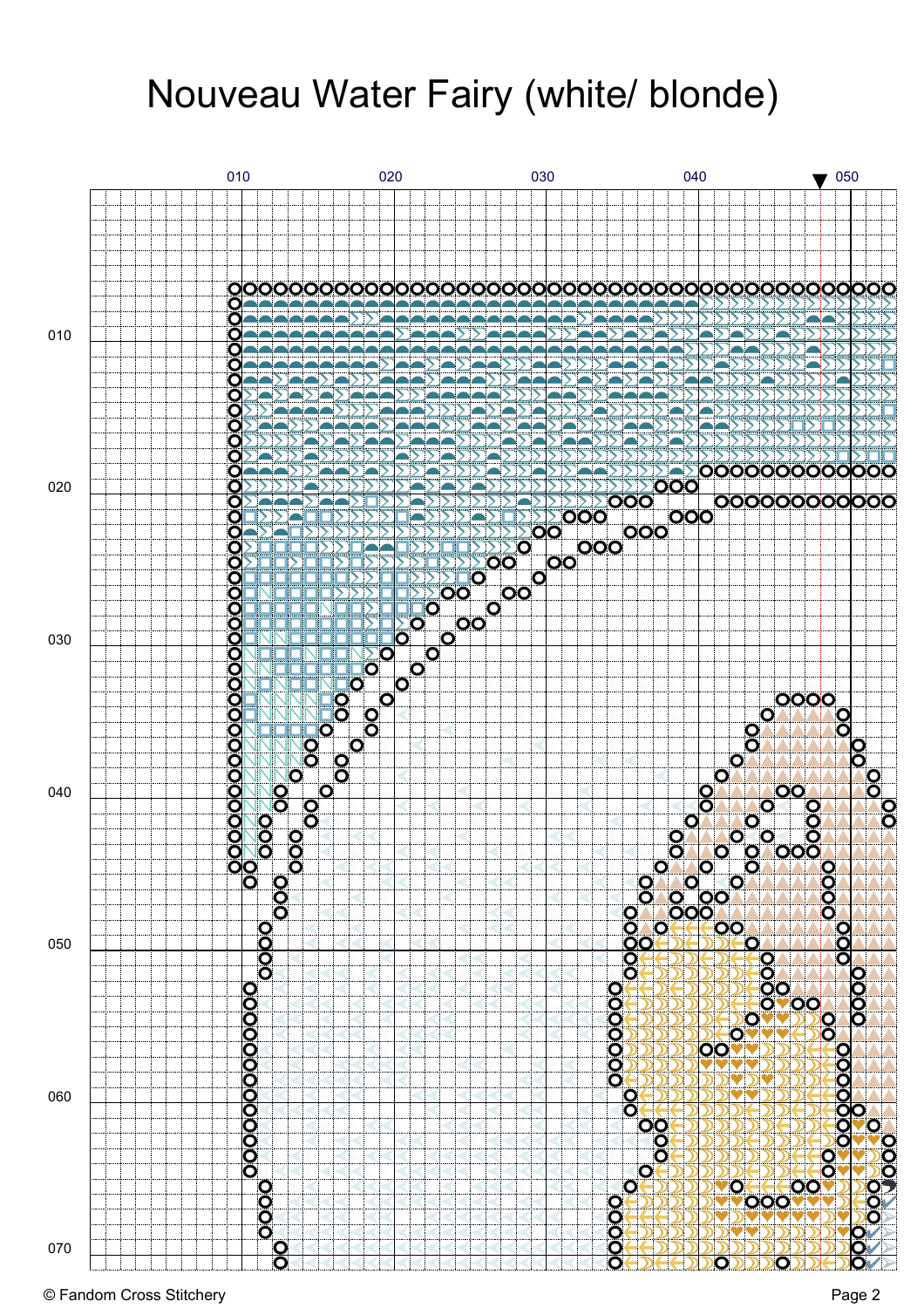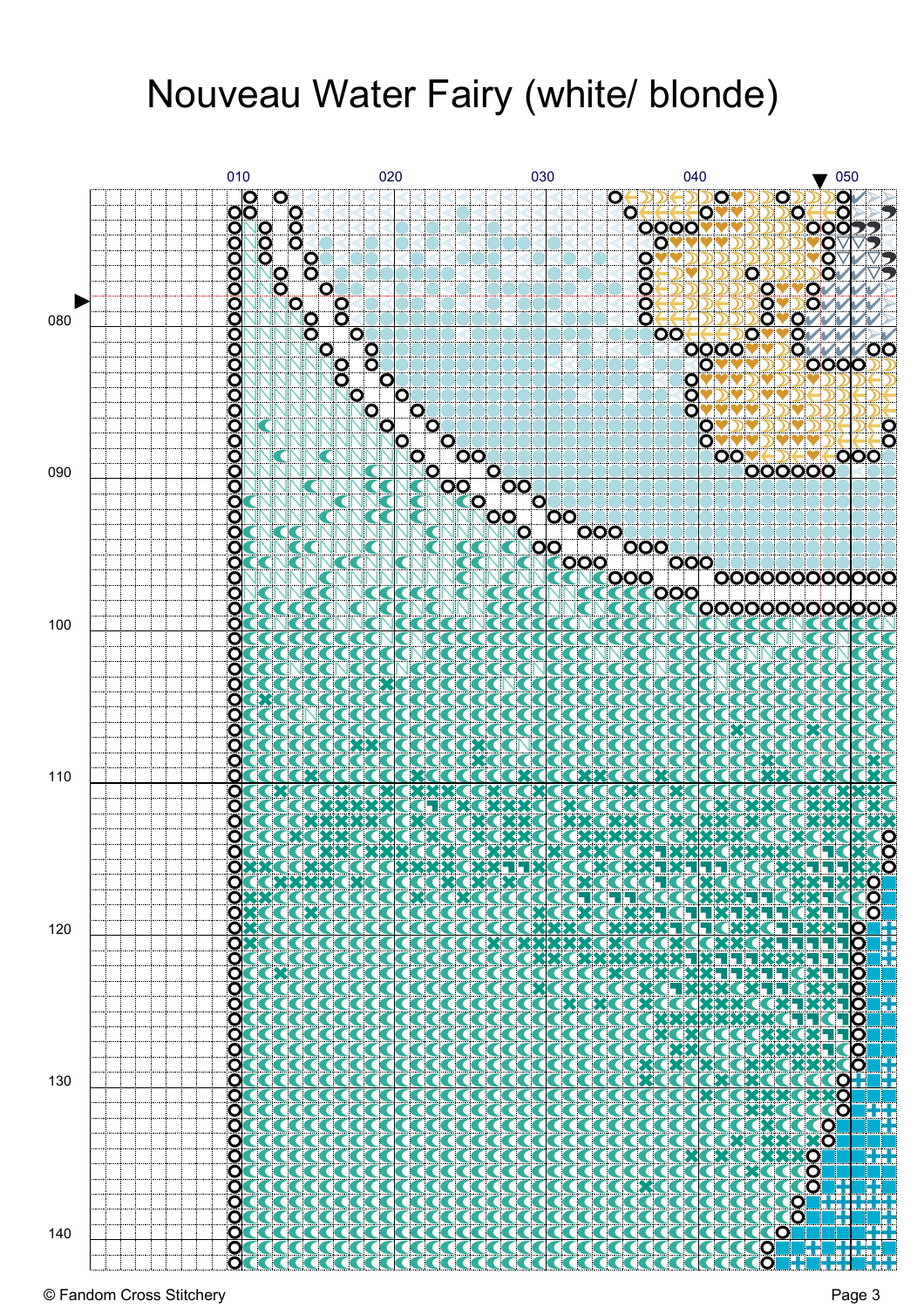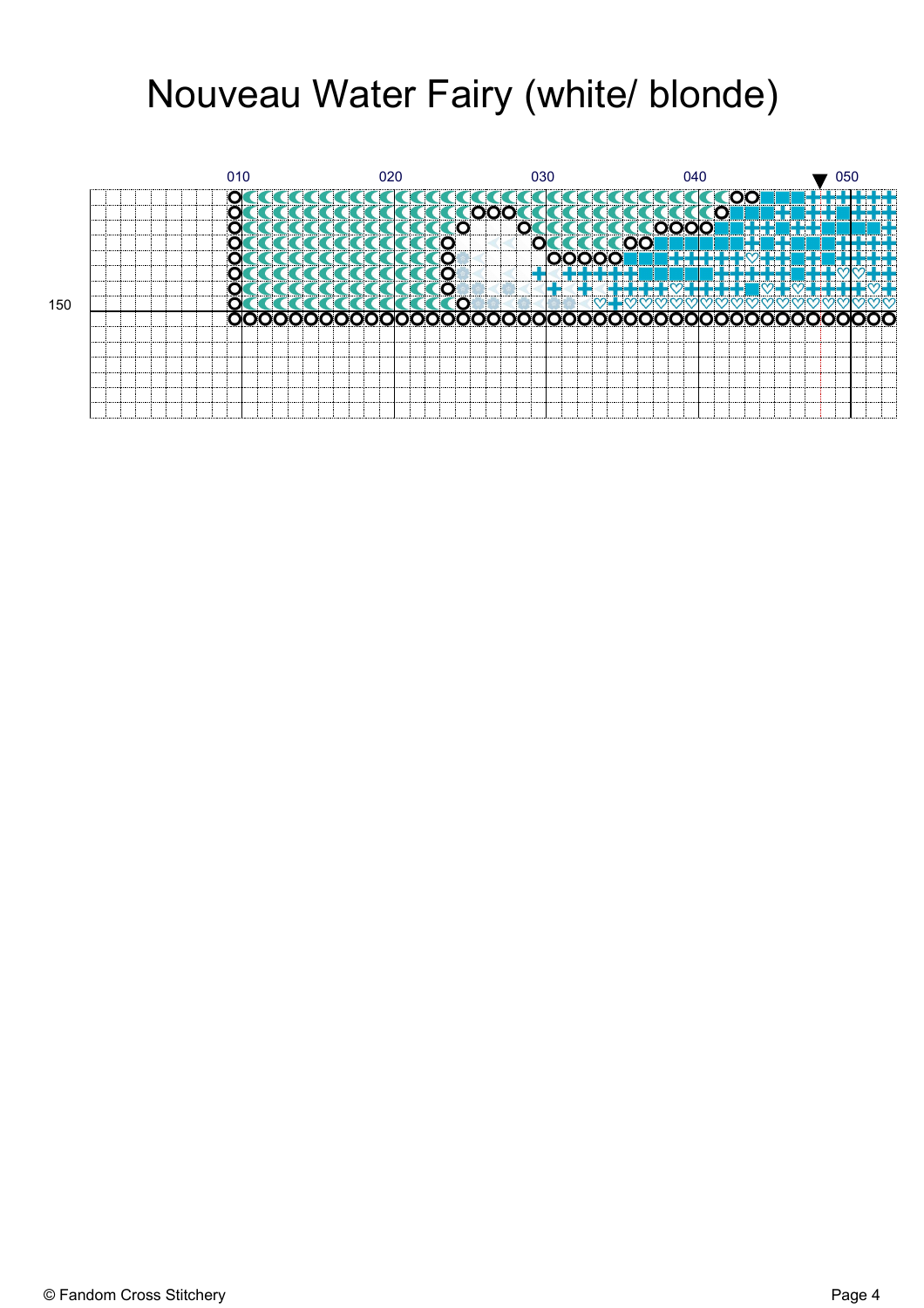

© Fandom Cross Stitchery Page 5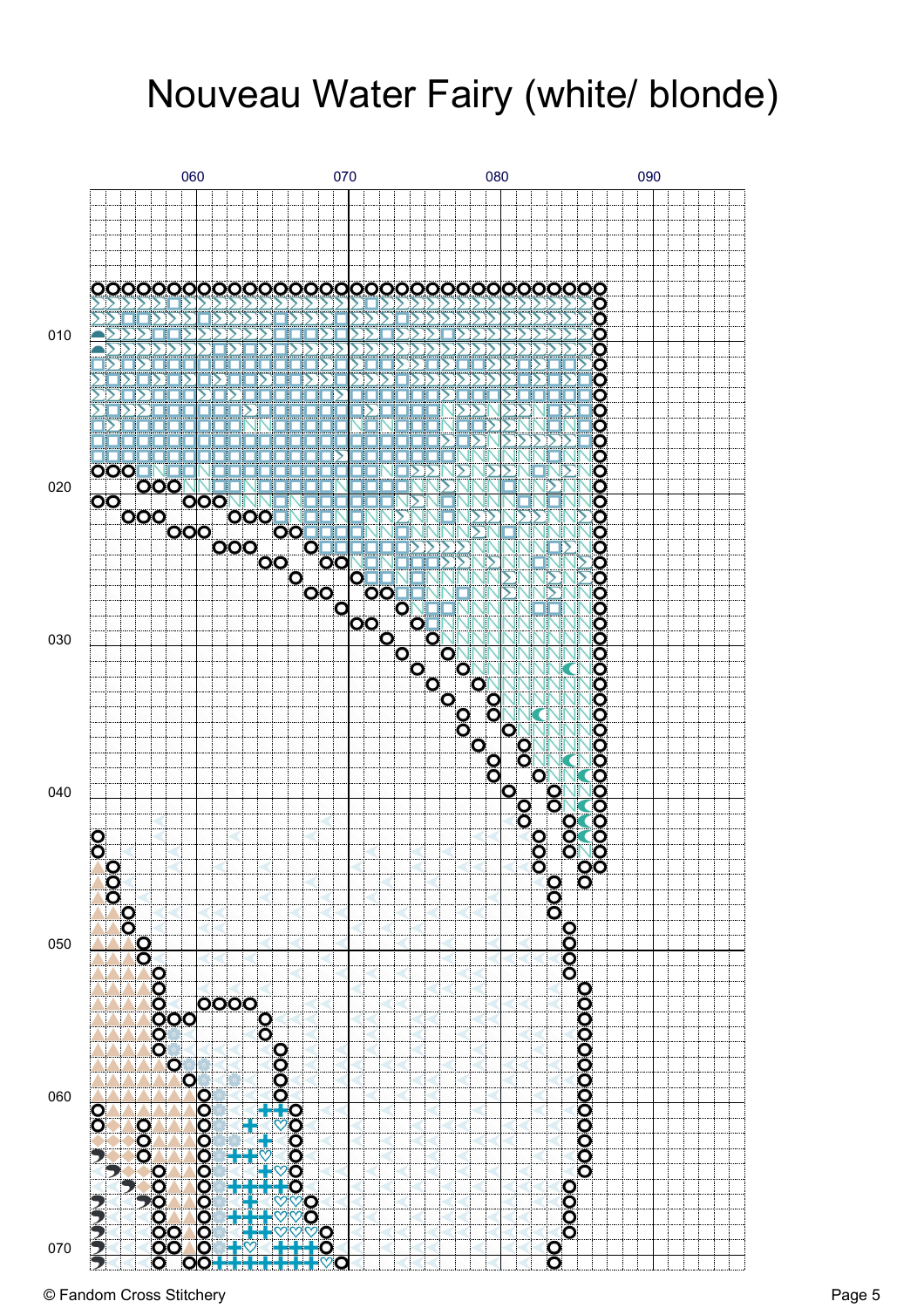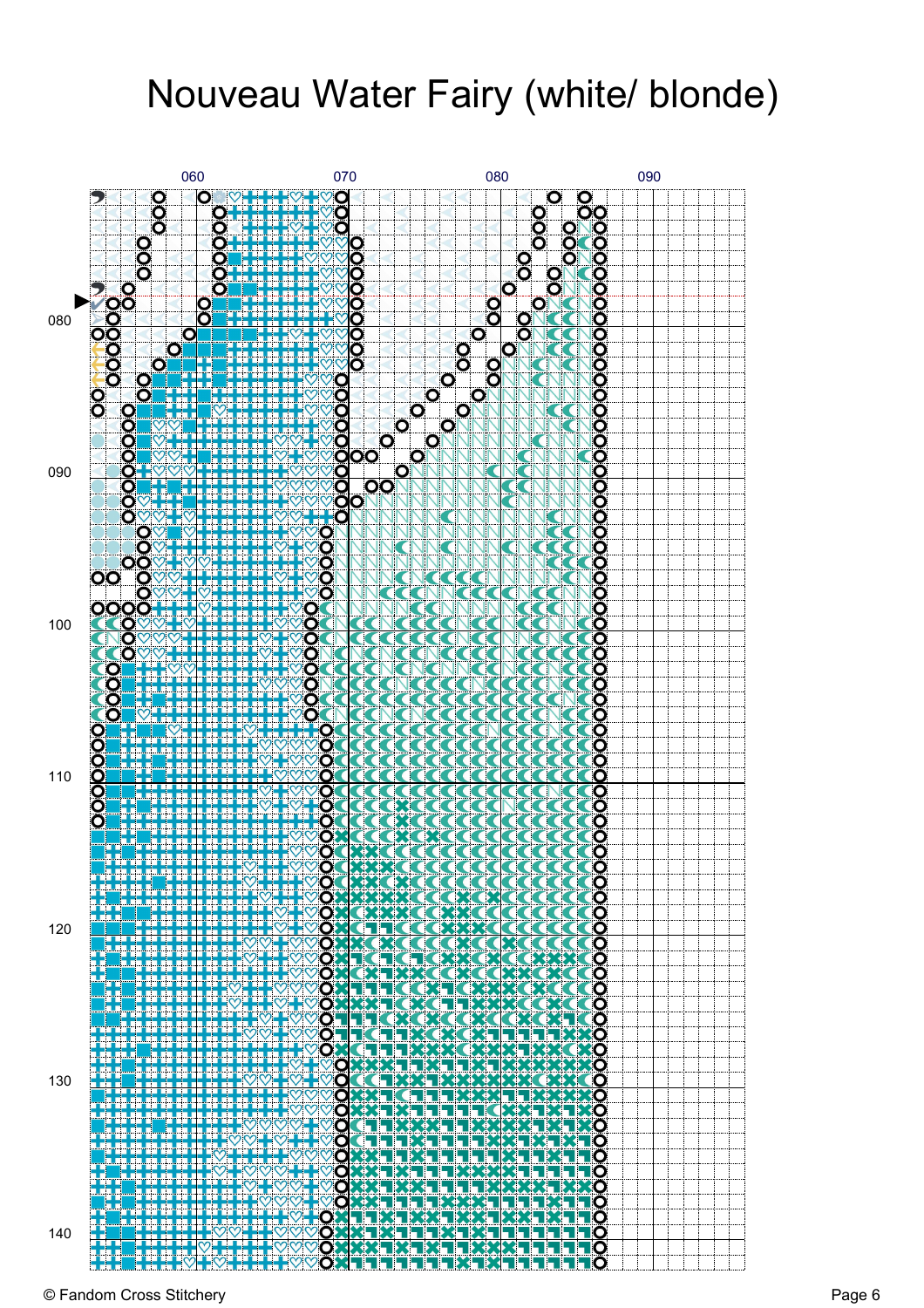

150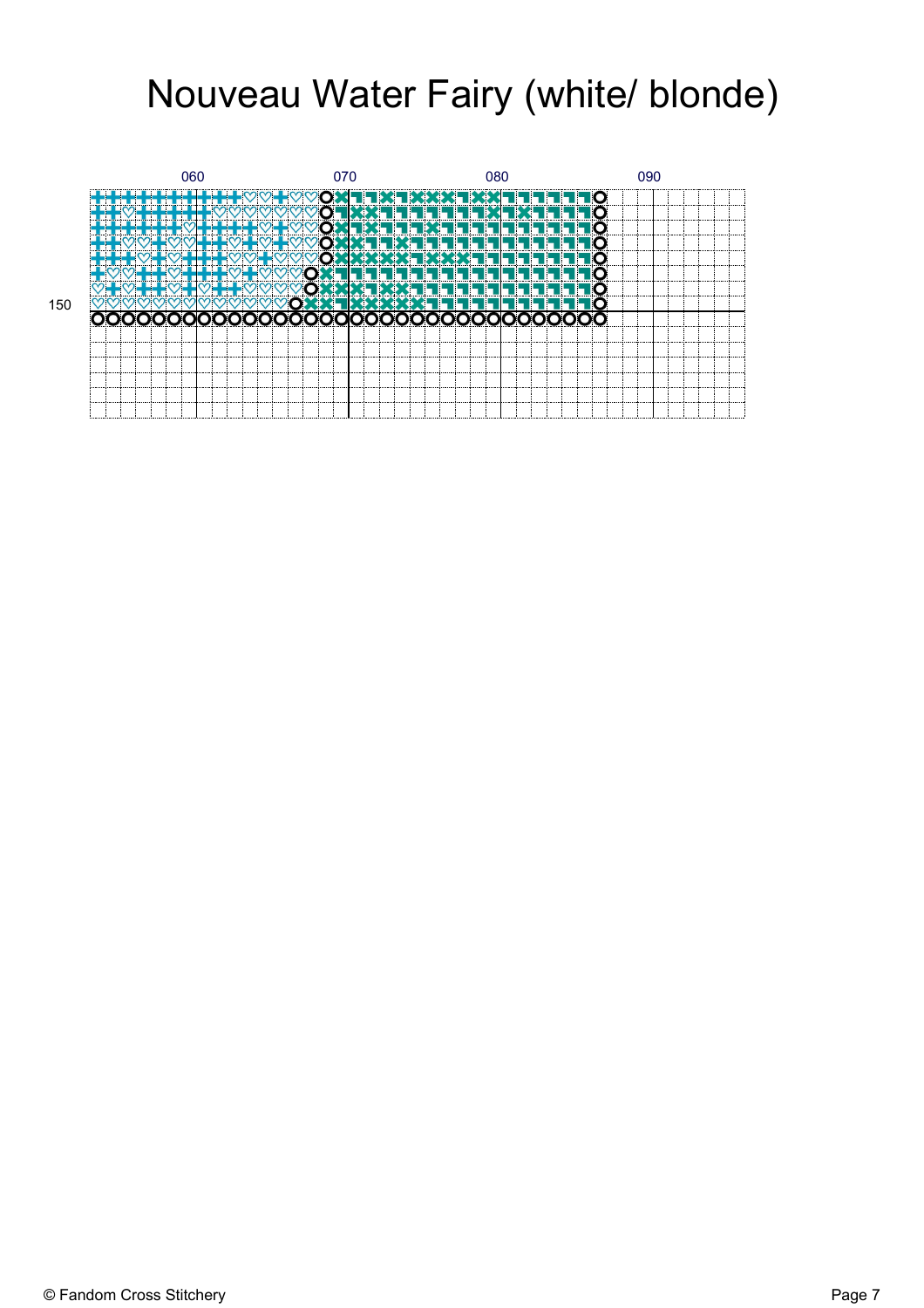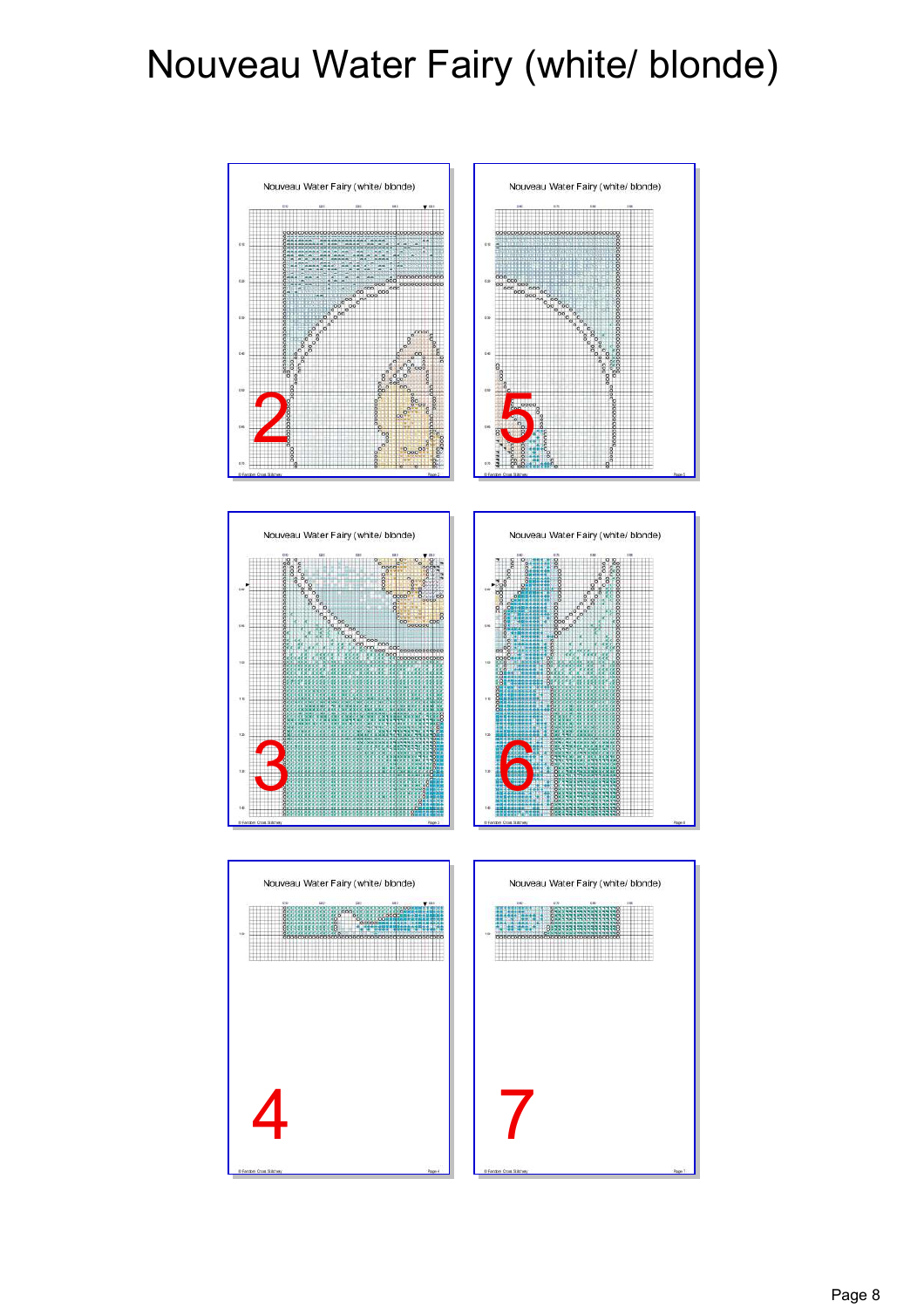|                       | <b>Number</b> |            | Name:                            | Co<br>m<br>m | <b>Be</b><br>ads | <b>Str</b><br>an<br>$\mathbf d$ | Le<br>h.                     | ngt   Knots      | ${\mathsf S}$<br>ti                                         |
|-----------------------|---------------|------------|----------------------------------|--------------|------------------|---------------------------------|------------------------------|------------------|-------------------------------------------------------------|
|                       |               | DMC BLANC  | White                            |              | $\mathbf 0$      | $\overline{2}$                  | 123<br>4.0<br>in.            | $\overline{0}$   | $\frac{1}{7}$<br>$rac{4}{3}$                                |
| O                     | <b>DMC</b>    | 310        | <b>Black</b>                     |              | $\mathbf 0$      | $\overline{2}$                  | 853<br>.1<br>in.             | $\pmb{0}$        | $\mathbf{1}$<br>$\begin{bmatrix} 2 \\ 0 \\ 5 \end{bmatrix}$ |
| $\blacktriangledown$  | DMC 3820      |            | Straw dark                       |              | $\mathbf 0$      | $\overline{2}$                  | 64.<br>$\vert$<br>in.        | $\overline{0}$   | $\frac{9}{1}$                                               |
| $\mathcal{D}$         | DMC 3821      |            | <b>Straw</b>                     |              | $\mathbf 0$      | $\overline{2}$                  | 177<br>.7<br>in.             | $\mathbf 0$      | $\begin{array}{c}\n 2 \\ 5 \\ 1\n \end{array}$              |
| $\leftarrow$          |               | DMC 3822   | Straw light                      |              | $\mathbf 0$      | $\overline{2}$                  | 72.<br>$\overline{2}$<br>in. | $\overline{0}$   | 0 <br>$\mathbf{2}$                                          |
| $\triangle$           | <b>DMC</b>    | 543        | Beige Brown ultra                |              | $\mathbf 0$      | $2\vert$                        | 183<br>$\cdot$<br>in.        | $\mathbf 0$      | $\begin{array}{c}\n 2 \\ 5 \\ \hline\n \end{array}$         |
| ۰                     | <b>DMC</b>    | $543$ [+]] | DMC 543 [+]<br>DMC BLANC         |              | $\mathbf 0$      | $\overline{2}$                  | 6.4<br>in.                   | $\mathbf 0$      | 9                                                           |
|                       | DMC 3846      |            | <b>Bright Turquoise</b><br>light |              | $\mathbf 0$      | $\overline{2}$                  | 131<br>.7<br>in.             | $\overline{0}$   | 1<br>$\frac{8}{6}$                                          |
| ╋                     | DMC 3845      |            | <b>Bright Turquoise</b><br>med   |              | $\overline{0}$   | 2                               | 565<br>.0 <br>in.            | $\overline{0}$   | $\begin{bmatrix} 7 \\ 9 \end{bmatrix}$<br>8                 |
| $\infty$              | DMC 3844      |            | <b>Bright Turquoise</b><br>dark  |              | $\overline{0}$   | $\overline{2}$                  | 220<br>.9<br>in.             | $\overline{0}$   | $\frac{3}{1}$<br>$\overline{2}$                             |
| $\blacktriangleright$ | DMC 3753      |            | Antique Blue ultra               |              | $\mathbf 0$      | $\overline{2}$                  | 9.2<br>in.                   | $\boldsymbol{0}$ | $\frac{1}{3}$                                               |
| V                     | <b>DMC</b>    | 932        | Antique Blue light               |              | $\mathbf 0$      | $2\vert$                        | 21.<br>$\overline{9}$<br>in. | $\boldsymbol{0}$ | $\frac{3}{1}$                                               |
| $\overline{\nabla}$   | <b>DMC</b>    | 931        | <b>Antique Blue</b><br>medium    |              | $\mathbf 0$      | $\overline{2}$                  | 3.5<br>in.                   | $\boldsymbol{0}$ | 5 <sub>5</sub>                                              |
| $\mathsf{N}$          | <b>DMC</b>    | 964        | Sea Green light                  |              | $\pmb{0}$        | 2                               | 472<br>.9<br>in.             | $\pmb{0}$        | $\frac{6}{8}$                                               |
| C                     | DMC           | 959        | Sea Green<br>medium              |              | $\pmb{0}$        | $\overline{2}$                  | 143<br>5.1<br>in.            | $\overline{0}$   | $\begin{bmatrix} 2 \\ 0 \\ 2 \\ 7 \end{bmatrix}$            |